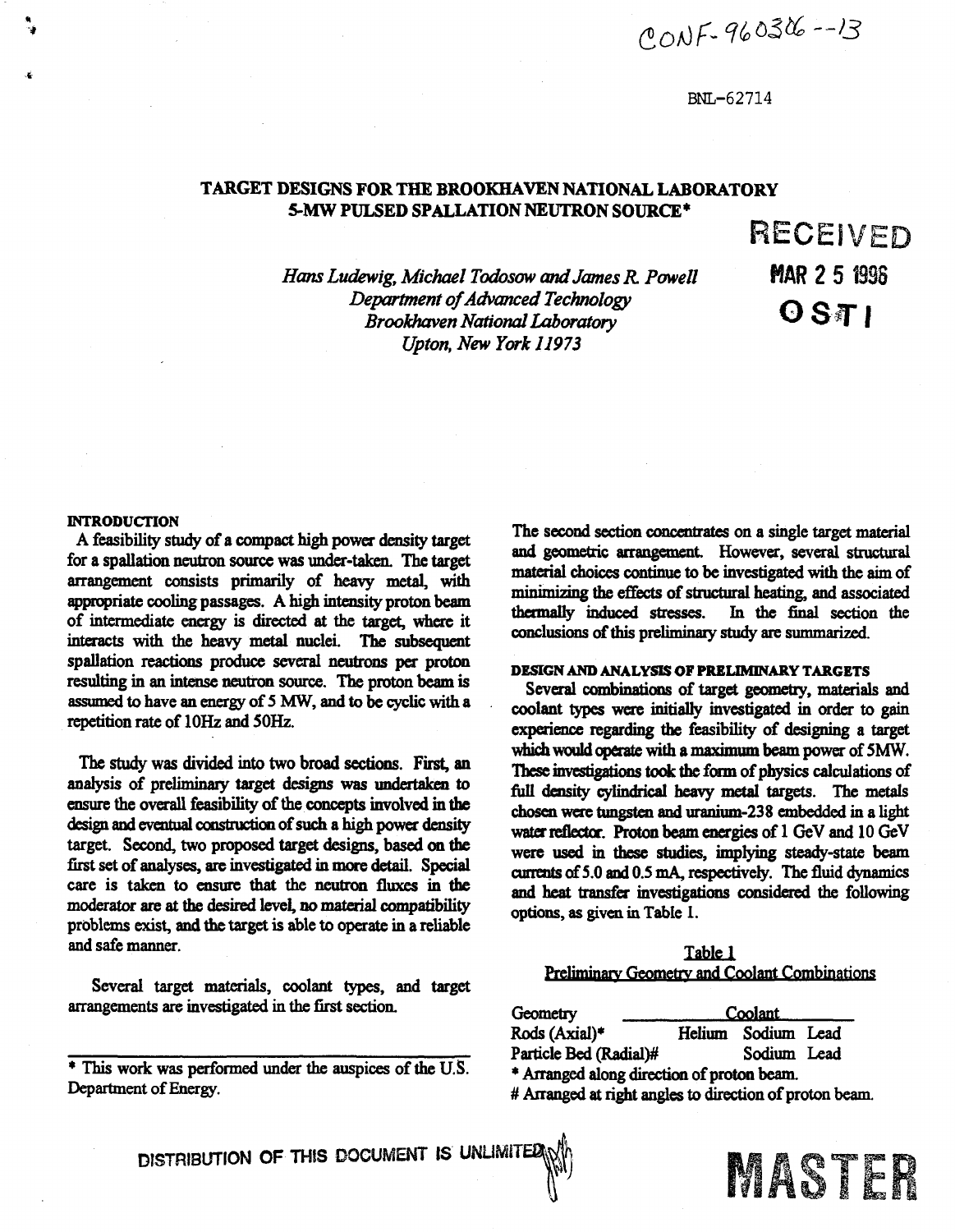**In carrying out the fluid dynamics and heat transfer analyses it was assumed that the power was deposited uniformly in the target, that the length was equivalent to 30 cm of solid target material, and that all of the beam power (5MW) was**  deposited in the target.

## **NUCLEAR ANALYSES**

**The nuclear analyses for proposed targets were carried out using the LAHET Code System (LCS) which simulates the interaction of the incident proton beam with the target constituents, predicts the particles and product nuclei that are produced, and then follows the particles through subsequent transport and interactions until they are absorbed or leak from the system. In addition, these predictions eventually take into account the build-up, bum-out, and decay of nuclei with time,**  and the impact of these processes on the time-dependent **behavior of the system as a whole. The analyses represent only a detailed simulation of the system at essentially t=0.0; time-dependent characteristics will not be considered in this design phase. (Some time-dependent aspects are addressed in a companion paper [Ludewig, 1996]).** 

**The major outputs required from the nuclear analyses of the target are:** 

- **Flux levels and space and energy-dependent spectra available for experimenters.**
- **Nuclear heating, both prompt (and eventually decay), for setting cooling requirements, detennining material performance, and evaluating accident scenarios/consequences.**
- **Eventually, isotopic inventories as a function of time to estimate source terms, identify potential materials compatibility problems, and estimate system performance and define operations.**

**The basic tool is the Los Alamos National Laboratory (LANL) developed LAHET Code System (LCS) which consists of two major modules: 1) LAHET, a modified version of the HETC intranuclear cascade code for evaluations above 20 MeV, and 2) HMCNP, a modified version of the well known MCNP transport code for calculations from 20 MeV down to thermal energies. A number of additional codes are also provided with the LCS to perform linking between modules and post-process the results.** 

**The fact that both LAHET and HMCNP are Monte Carlo codes is of particular significance to the design of the proposed spallation target/moderator configurations. Both codes employ a combinatorial surface/cell specification of the problem geometry which permits modeling of the target**  configurations with minimal approximations. In addition **HMCNP employs nuclear data from the ENDF/B files in essentially unaproximated point-wise form which avoids the complications associated with collapsing the data to a group structure and** *a priori* **knowledge of the space-energy dependent spectra in the system. In addition, HMCNP**  utilizes the  $S(\alpha, \beta)$  formalism for scattering off the bound **moderators, and water molecules in the coolant/reflector. The major limitation of Monte Carlo is the statistical nature of the results; mis is inherent to the method, and creates difficulties when localized information is desired. In principle, however, the accuracy of the predictions is limited only by the accuracy of the nuclear data, the detail to which the actual geometry is modeled (which as noted above does not have to conform to the regular meshes required by most deterministic methods), and the number of particle histories considered. This last point is not trivial, however, and typical design calculations place considerable demands on computer resources in terms of running time and storage.** 

*\** 

**The analyses performed in the initial phase of the study considered a solid metal target of either tungsten or uranium-238, 10 cm in radius, and surrounded by a 100 cm thick light water reflector. Figure 1 shows a schematic arrangement of this geometry. The beam spot was assumed to have an area of 1 cm<sup>2</sup> , and impinge on one of the flat surfaces of the cylinder. The results of these calculations take the form of neutron/proton (n/p) ratios and the spatial distributions of the neutron flux in the moderator volume. The n/p ratios for the two target materials and two neutron energies are summarized in Tables 2 and 3:** 

# **Iabje\_2 p/p ratios for a Tungsten target,**

|                                  | 1 GeV      | <u>10GeV</u> |
|----------------------------------|------------|--------------|
| <b>Evaporation &amp; Cascade</b> | 24.8       | 247.0        |
| n.xn                             | <u>1.8</u> | <u> 22.5</u> |
| Total                            | 26.6       | 269.5        |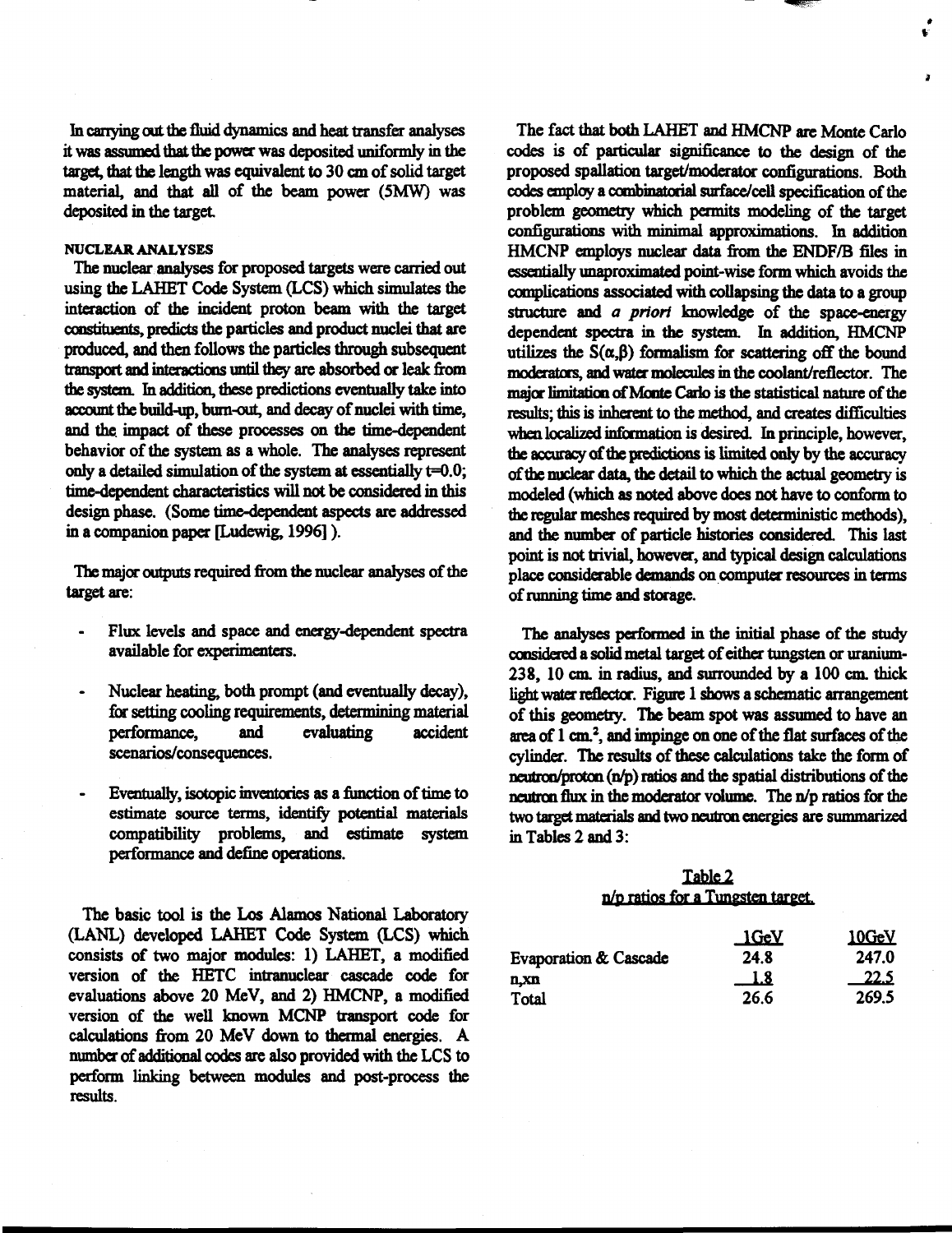| Table 3                              |
|--------------------------------------|
| n/p ratios for a Uranium-238 target. |

| <b>Evaporation &amp; Cascade</b> | <u>1GeV</u><br>32.8 | <u> 10 GeV</u><br>319.3 |
|----------------------------------|---------------------|-------------------------|
| n.xn                             | 17                  | 20.6                    |
| Fission                          | _11.6               | <u>125.2</u>            |
| Total                            | 46.1                | 465.1                   |

**The above results indicate that the number of neutrons produced per proton scales approximately linearly with proton energy. Thus, for the same total beam power it is expected mat approximately the same total number of neutrons would be produced, regardless of proton energy within this energy range. The difference between these two cases would manifest itself in the spatial distribution of the neutron flux. The higher energy proton beam would penetrate deeper into the target and thus the neutron flux profile would be expected to be flatter, compared to the profile resulting from a lower energy proton beam.** 

**The uranium-238 target produces approximately twice the neutron flux of the tungsten target This increase for the uranium target is due to the extra neutrons produced by fission. Both targets would parasitically absorb a significant fraction of the neutrons which leak back into the target following slowing down in the moderator, since both have significant neutron absorption cross sections.** 

# **FLUID DYNAMICS AND HEAT TRANSFER ANALYSIS**

**Fluid dynamics and heat transfer analyses were carried out for the selected combinations described in Table 1. Based on the physics results it was decided to concentrate on a target using tungsten as the heavy metal. This decision was based on the elimination of fission products, which was felt to be more important than the higher flux possible with uranium-238. Furthermore, tungsten has the advantage of an extremely high melting point, which will enhance the safety in case of an over heating malfunction, in addition to having demonstrated performance as a spallation target in LANSCE. In order to develop a specific design the physics results developed above for lGeV protons with a total beam energy of 5MW was assumed Examination of the spatial distributions calculated above shows that the bulk of the neutrons are produced in the**  first 30 cms. of the target. Thus, a target length equivalent to **30 cms of tungsten was chosen. In order to cool the target it must be arranged with sufficient cooling passages. Two arrangements were considered at this preliminary stage.** 

**First, a configuration consisting of rods arranged in a hexagonal pattern was considered. The rod pitch/diameter ratio was chosen in such a manner as to yield an overall tungsten density of approximately 80%. To compensate for the lower density the target length was increased to 37.5 cm Assuming that the rods are 5.0 mm in diameter, the desired pitch is 5.3 nun. A total of 127 rods are used in the target, resulting in an outside diameter of 6.89 cm.** 

**The second configuration consists of a particle bed of tungsten spheres randomly packed in a co-axial volume formed by two porous tubes (frits). Since randomly packed**  spheres have an average void fraction of approximately 35%, **the length of the cylinder is required to be 47.0 cms. The outside cylinder is assumed to be 7.0 cm in diameter, and the inside cylinder diameter is set by fluid dynamic considerations. The tungsten spheres will be assumed to be 2.0 mm. in diameter.** 

**In the rod target, inlet coolant flows axially along the annular channel formed by the outside of the heavy metal target and the pressure vessel. Before entering the target the coolant cools the window. It enters the target at the same end at which the proton beam enters the target, flows axially along the rods, and out the far end. The coolant leaves the target volume through a co-axial feed pipe. In all the target configurations three coolants were considered i.e. gaseous helium, liquid sodium, and liquid lead. In the case of the particle bed target the coolant enters in a plenum in front of**  the window and then flows axially through an annular volume **cooling the pressure vessel. Finally, it turns and enters**  another annular plenum surrounding a frit, which feeds the **packed bed of tungsten particles. The coolant flows radially**  through the bed, and then axially out of the target. Only lead **and sodium will be considered as coolants in this case, since the outlet duct will be a streaming path in the case of helium** 

**The preliminary results for the rod target indicate that in every case a compromise must be made, and it is clear that further analysis is required, m the case of the helium cooled target it is clear that operating pressure, exit temperature, and the exit velocity have not been optimized. It might be necessary to increase the pressure in order to reduce the exit velocity. However, this would increase the pressure vessel wall thickness, increasing the neutron parasitic absorption. The shortcomings of the lead cooled target are directly attributable to the relatively low value of specific heat and relatively high melt temperature. Since the outlet temperature**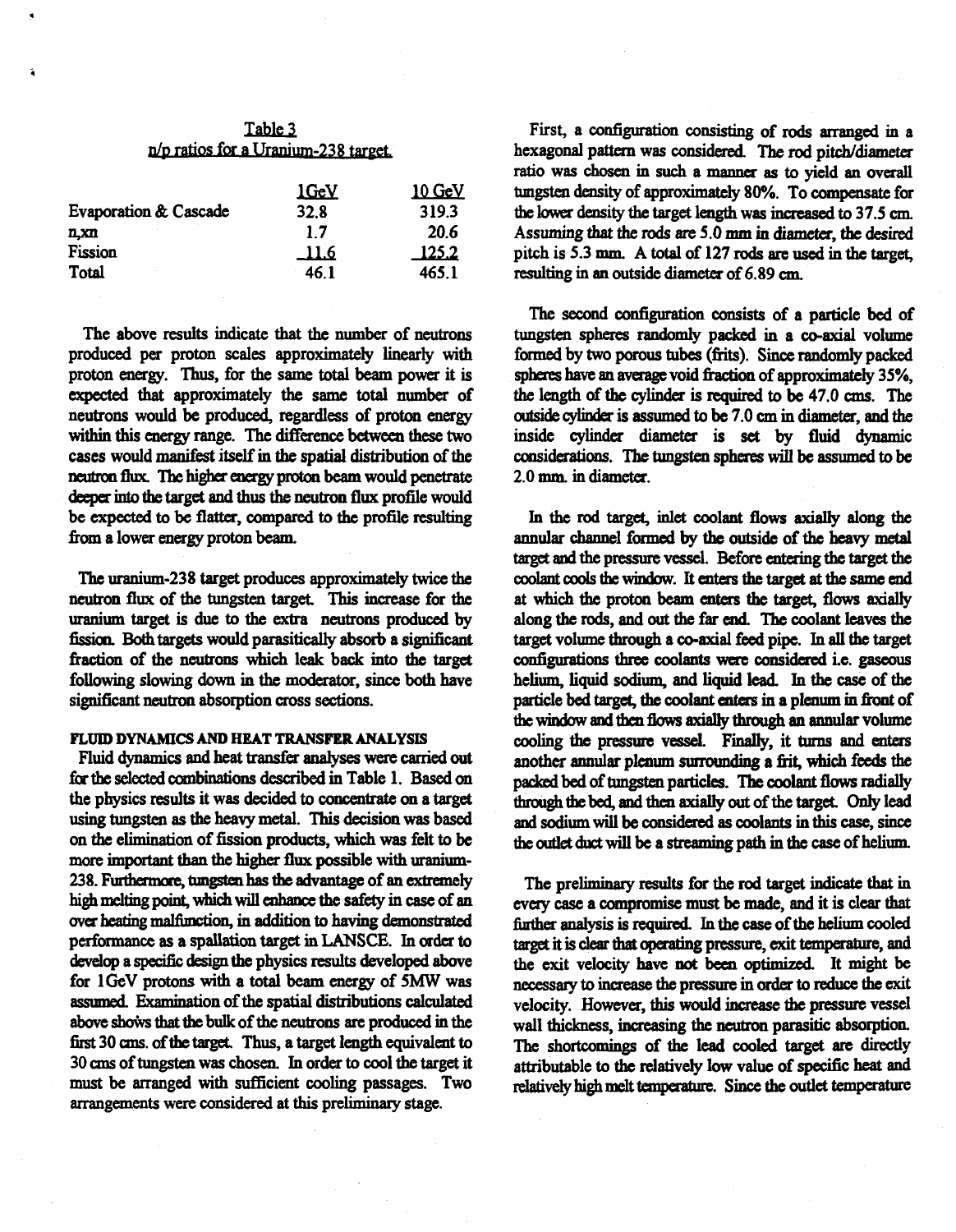**is being limited to values between 800K and 900K a relatively high liquid lead mass flow rate is required to cool the target, implying a high pressure drop. Thus, although liquid metal cooled systems generally operate at low pressures this is not the case with lead in this particular application. Finally, in the case of a sodium cooled target a reasonable compromise seems possible. However, the use of sodium in close proximity to hydrogenous moderators will pose facility safety problems. This fact might eliminate sodium as a possible coolant for the proposed design.** 

**It appears that many of the difficulties associated with a liquid lead cooled rod target array can be eliminated by adopting the radial flow particle bed type design. Finally, it should be pointed out that if lead is chosen as the coolant it will also become part of the neutron producing medium. Thus the 47 cm. long column of lead forming the outlet duct will not only act as an efficient proton shield, but also as a viable neutron source** 

## **PRELIMINARY DESIGN AND ANALYSIS OF THE PROPOSED TARGETS**

**The exploratory analyses carried out above were used to configure target designs for the BNL spallation source. Based on the above analyses it is clear that the high power densities expected in this target and its cyclic operational mode require that the target include the following features:** 

- **1) A large heat transfer area per unit volume, to ensure acceptable metal surface temperatures,**
- **2) A short conduction path length to ensure low cyclic stresses as the proton beam intensity rises and falls,**
- **3) A coolant which can operate at reasonably low pressures and temperatures to ensure that the pressure vessel wall thickness is not excessive. Additionally the coolant should be compatible with an emergency cooling system, and**
- **4) All metal components should have a melt temperature which is as high as possible, to ensure a large temperature margin in the event of an upset condition.**

**The above requirements can be satisfied most easily by selecting a particle bed type target, and arranging the cooling**  paths in such a manner that the maximum bed thickness is no **more than approximately 5 cm - 10 cm. In addition pressurized heavy water (D<sup>2</sup> 0) will be used as the coolant Heavy water would be compatible with light water, which would be used as the emergency coolant, while any of the liquid metals proposed above would not be compatible with**  **light water. Pressurized helium would be compatible with light water, but the required operating pressures in this case would be excessively high. Two target configurations, based on the above conceptual requirements will be outlined below. In the first configuration the particle beds are arranged at right angles to the proton beam, while the second configuration will consist of beds arranged parallel to the beam.** 

ă.

## **DESCRIPTION OF FIRST TARGET CONFIGURATION**

**The initial target configuration, which satisfies all the above requirements is shown in Figure 2. The overall dimensions are approximately 15x15x60 cms., with the large dimension in the direction of the proton beam. As can be seen from the Figure, the target consists of a series of particle beds contained between porous plates (frits) arranged at right angles to the direction of the proton beam. The tungsten particles, which are the primary target, are assumed to have a diameter of 500 microns. In the present investigation tungsten, stainless steel, beryllium, and aluminum will be considered as possible frit materials. Furthermore, it is seen that the coolant passages are arranged in such a manner that a single inlet plenum feeds alternate frit pairs, while the other frit pairs feed the single outlet duct In this manner any of the frit-particle bed-frit combinations (also known as elements) can be varied in thickness in the direction of the beam to optimize neutron production, leakage, energy deposition, cooling requirements, and mechanical considerations. The target is expected to operate in a pulsed mode (10Hz and 50Hz.) with a proton beam energy of 3.6 GeV and a total beam power of 5 MW.** 

**The coolant will be introduced into the target at a pressure of5.0 bars and a temperature of 40°C. The frit, particle-bed**  combination is expected to have a pressure drop of  $\approx 1.0$  bar. **Thus, from fluid property tables it can be determined that at the outlet from the target the saturation temperature is 143.6°C. Therefore, if boiling is to be avoided the coolant temperature must be below 143.6 °C at all locations.** 

**The above preliminary description of the first proposed target will be used in the subsequent nuclear analyses.** 

**Nuclear analyses of the design were carried out using the LAHET code system described above. The primary quantities of interest at this stage of the analysis are the neutron flux possible in the surrounding moderator, and the heating rate in the target components.**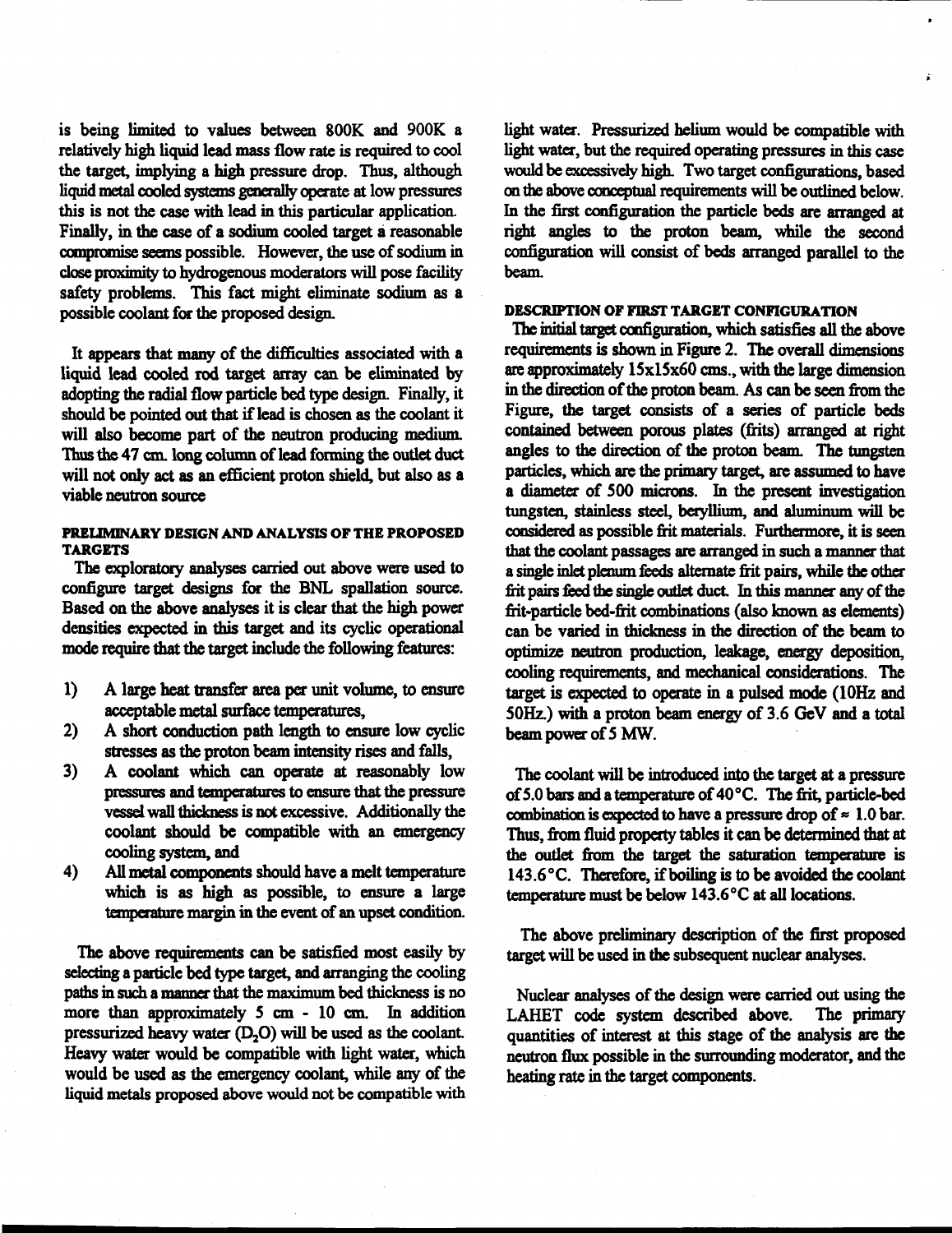**The total fluxes on the surface of the above target, and the energy deposited in the various target regions are given in Figures 3 and 4, respectively. The flux plots show the enhancement of the neutron flux achievable when the target is surrounded by a neutron multiplying material such as lead or beryllium, each of which has a significant n,xn production cross sectioa** 

**The heat deposition calculation was carried out for each**  volume within the target. Thus, the heat deposition was **determined for all sixteen frit-bed-frit-coolant combinations, and selected vessel walls. These values are used in the thermal analysis to compute the coolant and solid component temperatures.** 

**The temperature of the coolant and metal components, and the cyclic thermally induced stress levels will be estimated as a function ofthefiit material. These estimates will be carried out for the first frit-bed-frit combination using tungsten frits. The largest amount of heat is deposited in this arrangement, and thus requires the highest coolant flow rates. Furthermore, it will be assumed that the beam spot at the entrance to the target is 4cms.x 4cms., and subsequently expands as it moves into the target Thus, the entire heat deposited at this position appears in this relatively small volume, resulting in the highest power density. Finally, the solid volume involved must be further reduced to reflect the conmonent porosity.** 

**Table 4** 

| Temperature Profile in Frit-Bed-Frit Structure |                      |                    |                      |
|------------------------------------------------|----------------------|--------------------|----------------------|
|                                                | Frit Type            |                    |                      |
|                                                | Ж.                   | St. Steel          | Be.*                 |
| #1 Frit Power                                  |                      |                    |                      |
| Density $(w/m^3)$                              | $5.51x10^9$          | $3.23 \times 10^9$ | 1.0x10 <sup>9</sup>  |
| Outlet Temp(°C)                                | 43.0                 | 42.0               | 41.0                 |
| Surface Temp(°C)                               | 109.0                | 78.0               | 52.0                 |
| <b>Bed Power</b>                               |                      |                    |                      |
| Density (W/m <sup>3</sup> )                    | 8.98x10 <sup>9</sup> | $8.98x10^9$        | 8.98x10 <sup>9</sup> |
| Outlet Temp(°C)                                | 56.5                 | 55.2               | 55.0                 |
| Surface Temp(°C)                               | 105.0                | 103.7              | 104.0                |
| #2 Frit Power                                  |                      |                    |                      |
| Density $(W/m^3)$                              | $6.35 \times 10^{9}$ | $3.56x10^9$        | 1.0x10 <sup>9</sup>  |
| Outlet Temp(°C)                                | 69.3                 | 57.2               | 55.0                 |
| Surface Temp(°C)                               | 129.2                | 96.0               | 67.0                 |

**\* From estimated heat deposition** 

**Based on the above assumptions regarding the beam and energy deposition, and assuming that the coolant inlet conditions are 40 °C and 5 bars, it is possible to determine**  the temperatures throughout the first element. These results **are shown in Table 4. The results indicate that the tungsten frits are heated at a much higher rate than the stainless steel frits. The heat deposition in the tungsten frits is seen to be very similar to that deposited in the tungsten particle bed, while there is a much larger difference in the case using stainless steel frits. An even larger difference is expected in**  the case using beryllium frits. As a result of this relatively **high heating rate in the all tungsten case the highest surface temperature is only 13 ° C below the saturation temperature. The corresponding temperature for the case using stainless steel frits is approximately 50°C below the saturation temperature, while the surface temperature in the case using beryllium frits is expected to be approximately 70°C below the saturation temperature. Based on this result it would be desirable to use stainless steel or beryllium frits. The alternative is to increase the target operating pressure, thus increasing the saturation temperature. An increase in pressure, however, would imply thicker vessel walls, which is not desirable.** 

**An estimate was made to determine the thermal transient, and the implied thermally induced stress in the target components as the accelerator beam pulses on and off (approximately 10Hz and 50Hz). This analysis was carried out assuming that the accelerator beam reached full power instantaneously, and the subsequent temperature transient within the frits or particles was estimated by using published solutions to the heat conduction equation [Carslaw and Jaeger, 1986]. The resulting thermal stresses are enhanced by thermal-mechanical shock phenomena [Burgreen, 1962 and Conrad, 1994] which depend on the proton pulse duration and a characteristics target dimension.** 

**In die particle bed the high thermal conductivity of tungsten (163 W/m-K), and the short conduction path (250 microns) ensure that the temperature rise from the particle surface to the center is no greater than approximately 44.8\* K. This rise occurs very rapidly and implies a thermal stress of 7.0x10<sup>s</sup> psi., which is acceptably low. No stress related problem is expected in the particle bed.** 

**Four frit materials were considered in this analysis, i.e., tungsten, stainless steel, beryllium, and aluminum. The heat deposition was estimated for the beryllium and aluminum**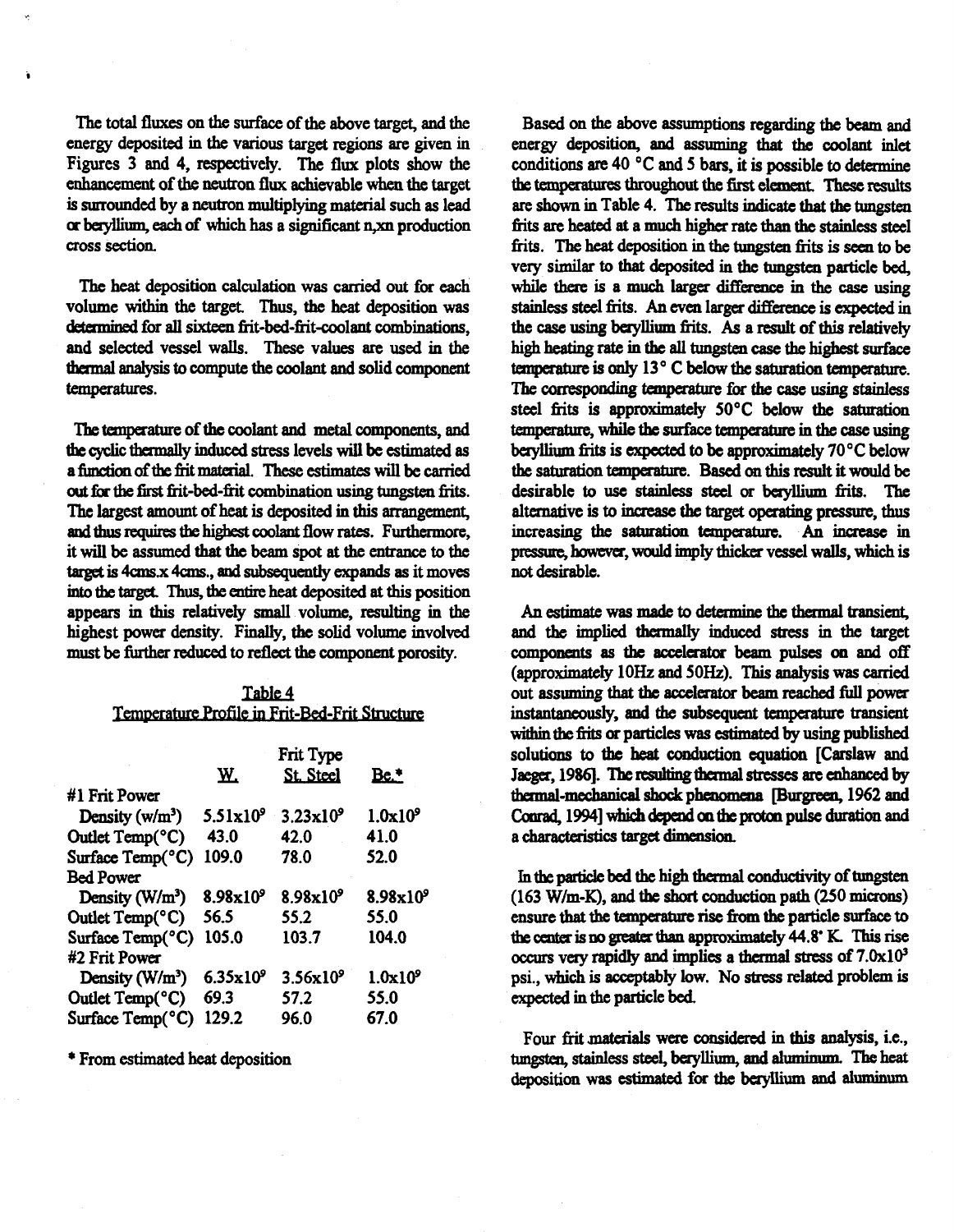**cases, hi all these cases the thermal transient lasted longer than in the particle bed, because the conduction path is longer.** 

**The equilibrium temperatures, and implied thermal stresses are given in Table 5.** 

| Table 5                            |  |  |
|------------------------------------|--|--|
| Temperatures and Stresses in Frits |  |  |

| Material               | Equilibrium Temp.(K) | Stress (psi)         |
|------------------------|----------------------|----------------------|
| <b>Stainless Steel</b> | 29.0                 | $1.03 \times 10^4$   |
| Tungsten               | 58.0                 | 9.06x10 <sup>3</sup> |
| <b>Beryllium</b>       | 13.0                 | $5.35 \times 10^3$   |
| Aluminum               | 18.0                 | $2.63 \times 10^3$   |

**In order to evaluate these temperature and stress results it should be pointed out that they are applied cyclically. Thus, the stresses must be evaluated as inducing fatigue failures. With this criterion in mind, it is clear that stainless steel is not acceptable as a frit material, since cyclic stress levels of this magnitude are too high to ensure failure free operation. All the other cases result in acceptable stress levels. The high values for stainless steel are due to its poor conductivity, relatively high expansion coefficient and relatively high heat deposition. Thus, based on the transient analysis it is suggested mat one of the three remaining candidate materials be used as the frit material.** 

### **DESCRIPTION OF SECOND TARGET CONFIGURATION**

**The second target configuration which satisfies all the requirements is derived from the two bed target configuration shown in Fig. 5. It consists of three target sections, separated by two flux trap sections. The target sections each consist of a particle bed configured in the direction of the proton beam**  with frits along two walls to admit the coolant. The pressure **vessel forms the other two walls. Coolant enters the bed through one frit, flows through the bed at right angles to the**  beam, and exits through the other frit. Inlet and outlet plena **for the coolant water are arranged above and below the frits. Cooling for the window and assorted structures to contain the particle beds is admitted through plena situated between the outer wall and that containing the particle beds. A beryllium flux multiplier surrounds the target volume. The current design of this component consists of a particle bed of beryllium spheres, cooled by heavy water. The coolant inlet pressure in the main target will be 6 atm, while in the case of the multiplier volume only approximately half that pressure will be required. The tungsten particles of the target volumes**  are 1 or 2 mm in diameter. This size represents a compromise

**between bed pressure drop, and m^vinnim particle surface temperature, hi the case of the beryllium particles in the multiplier a much larger range of particle sizes can be**  considered, since the conditions are less stringent. As in the **first case, the target is expected to operate in a pulsed mode (10Hz.-60Hz.) with a proton beam energy of 3.6 GeV and a total beam power of 5 MW.** 

**In this target arrangement the bulk of the proton energy is deposited in the tungsten particle bed. The structural walls in the direct path of the beam will all be subject to heating and will require cooling. These components consist primarily of the front window, and assorted walls to contain the particle bed. The most desirable materials for these components should have low values for NZ, ensuring low heating rates, and reasonably high operating temperature capability. The final selection will be made following the determination of heat rates.** 

**All tungsten target volumes are 22cm wide and have varying thickness in the direction of the beam. The first section has a thickness of 7.5 cm, the second is 7.5 cm thick, and finally the last section is 39.5 cm thick. The flux multiplier surrounds the target volumes, and is 5 cm thick. All coolant passages are 2.5 mm thick, except the main coolant inlet and outlet plena, which are tapered, being 5 mm thick at the inlet end, and 2 mm thick at the other end. The tapered arrangement is necessary to compensate for the decrease in dynamic head of the coolant as it slows down, essentially coming to rest at the narrow end.** 

**"Wing" type moderators will be placed adjacent to the target volumes, while "flux trap/back-scatter" type moderators will be placed adjacent to the flux trap volumes. These moderators can act as either "back-scatter" or "flux trap" moderators depending on which side of the moderator the flux is extracted. This will depend on die arrangement of the beam tubes. A maximum of sixteen beam tubes are possible with the currently configured target, i.e., two for each "wing" moderator (four/target implying a total of twelve), and two corresponding to each flux trap volume (one acting as a "back scatter" beam tube, the other acting as a "flux trap" beam tube for a total of four). It is assumed that all of the beam tubes will be arranged horizontally. Conceptually the moderator volumes are assumed to be rectangular with approximate dimensions of lOcmxlOcmxS cm. thick The exact dimensions are dictated by the adjacent target or flux trap**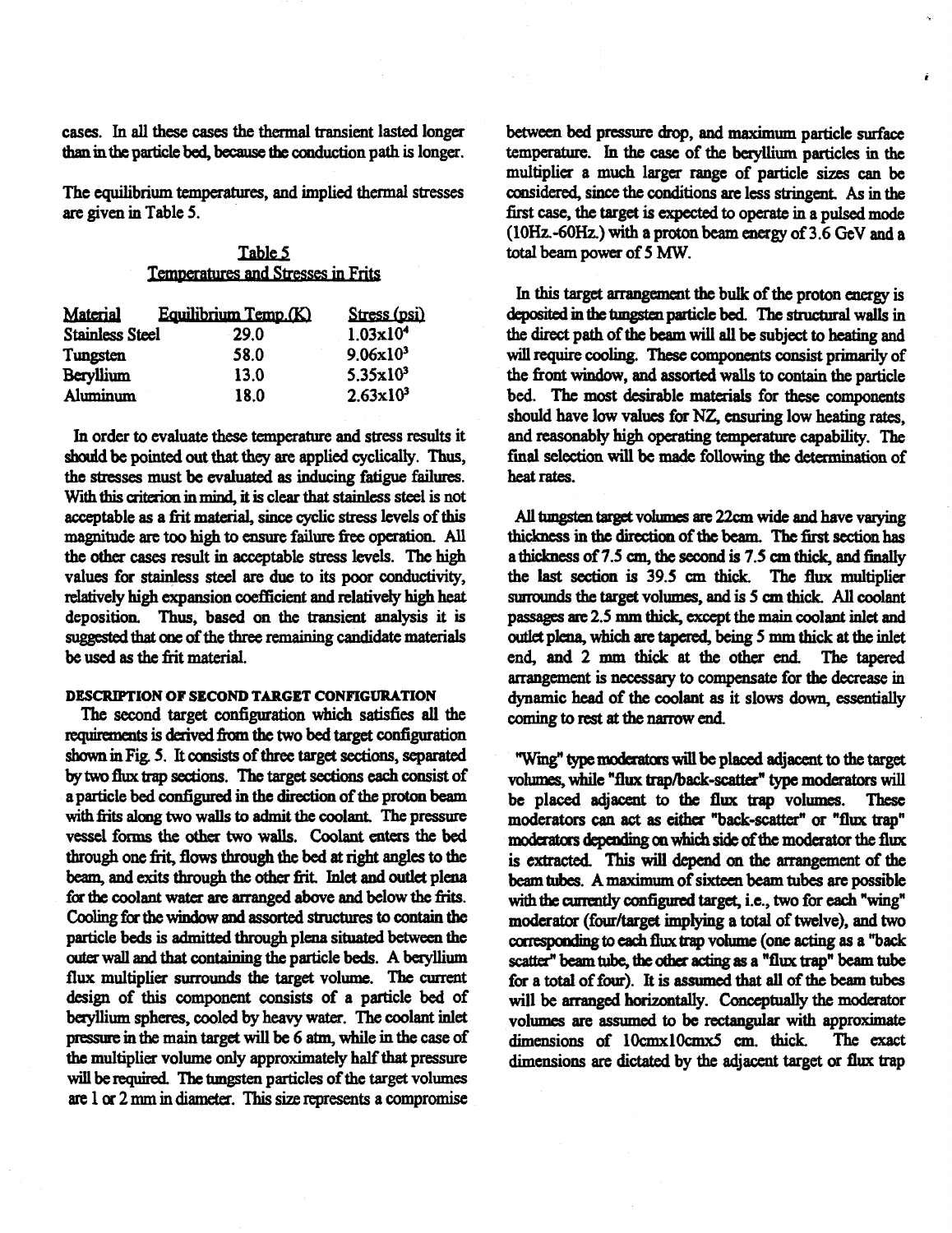**size. All the beam tubes are assumed to be 7.5 cm in diameter.** 

**In this target configuration it is also assumed that the proton beam is rectangular with a maximum foot print of 5 cmx20 cm. This beam spot size reduces to a minimum the possible heating and gas generation (due to proton interactions with the window material) in the window and should increase the**  reliability of the target.

**The nuclear analyses of the proposed target design described above was carried out using the LAHET code system. The detailed geometry modeled in the LAHET/HMCNP simulations are shown in Figures 6 and 7 which represent slices through the target in the two planes perpendicular to the direction of the beam. Note that the particle beds, target structure, wing and flux-trap moderators and associated beam**  tubes are explicitly represented. The primary quantities of **interest at this stage of the analysis are the neutron flux available to the users, and the heating rate in the target and moderator components.** 

**In addition to generating preliminary estimates of the heating in the target for input to the thermal-hydraulic analyses, the nuclear anaryses determined the fluxes and energy-dependent spectra in simulated beam tubes associated with various wing and flux-trap moderators: light water, liquid hydrogen, liquid deuterium, and liquid methane. Systems where the beam**  tubes and moderator were coupled, or decoupled by 1mm. cadmium liners were considered. Typical results are cadmium liners were considered. **presented in Figures 8 and 9. Note that, even though the Cd liner reduces the thermal flux level it is expected that the time structure will have advantages for some experimental applications. This requires further evaluation.** 

**The heat deposition calculation was carried out for each volume within the target Thus, the heat deposition was determined for the window, three target volumes, structural components, flux multiplier, and cryogenic moderators.** 

**The heat deposition rates were used to determine the metal and coolant temperatures. The target volumetric heating is highest in the first target volume, and drops off with distance**  into the target. The average heating in the three target **volumes is approximately 95 kW/cm, 66 kW/cm, and 20 kW/cm respectively. Interestingly the heat deposition within each target volume is comparatively constant with distance along the proton beam. This characteristic is partially due to the proton energy chosen for the target (3.6 GeV), and makes** 

**the coolant distribution system less complicated and more reliable. A window made of aluminum would experience approximately one-half the heating as a stainless steel window (6.73 kW vs. 15.16 kW). The structural stainless steel walls, which separate the target particle beds from the flux trap volumes, experience varying degrees of volumetric heating. The front wall of the first target experiences a heat deposition of 13.21 kW, while the back wall of the third target experiences a heat deposition of 3.39 kW. However, it**  should be pointed out that except for the last wall, all other **walls experience a volumetric heating rate of greater than 8 kW. Furthermore, the volumetric heat deposited in the beryllium flux multiplier is 18.41 kW, which implies a modest heat deposition, since it has a substantial volume. Finally, the heat deposited in the cryogenic moderators is comparatively low for the front target volumes, reaching a**  peak at the second target volume, and dropping off slightly at **the third target volume. The average heat deposition in the three sets of "wing" moderators is seen to be 290 W, 742 W, and 705 W respectively. The total cryogenic refrigeration requirement for this target arrangement is seen to be 5.177 kW.** 

#### **HEAT TRANSFER AND FLUID DYNAMICS ANALYSIS**

**hi this section the temperature of the coolant, and metal components will be estimated. In addition the thermally induced stresses due to cyclic operation of the target will be estimated. Li carrying out these estimates the beam spot sizes will be assumed to be 5 cm x 20 cm. The most intense heating per unit volume will occur in the front target, since the**  beam tends to expand as it enters the target, affecting a larger **volume and thus reducing the volumetric heating per unit volume.** 

**Based on the above assumptions regarding the beam size, energy deposition, and assuming that the coolant enters the target at 6 bars and 40°C, it is possible to determine the tanperatures throughout the target The coolant flow rate can be determined from the inlet conditions, the enthalpy rise, and the equation of state of water.** 

The mechanical design of the frits in this target is not as **challenging as in the first particle bed target arrangement since they are not in the direct path of the proton beam. Their porosity is dictated primarily by the need to control the axial coolant distribution. Since the heat generation within each target is comparative constant in the axial direction the coolant flow distribution problem is comparatively simple.**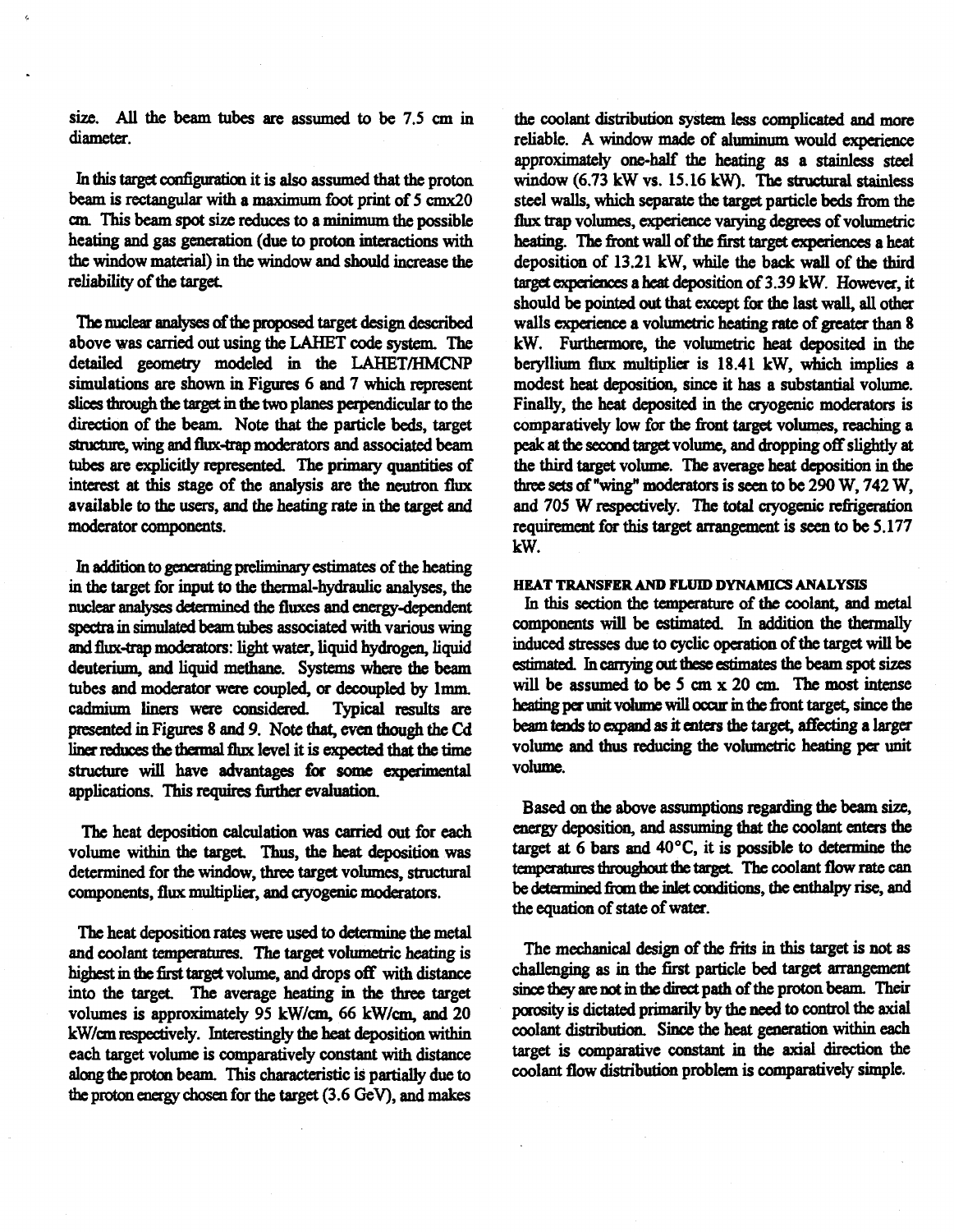**The particle bed consists of tungsten particles with an appropriate coating to minimize oxidation of the tungsten.** 

**The temperature profile within the target is given below in Table 6.** 

| Table 6                                     |                                   |  |  |
|---------------------------------------------|-----------------------------------|--|--|
| Temperature profile within target bed       |                                   |  |  |
| Power density (W/m <sup>3</sup> )           | 1.4479x10 <sup>8</sup>            |  |  |
| Coolant outlet temperature (°C)             | 80                                |  |  |
| Particle surface temperature                |                                   |  |  |
| $(1000 \text{ micron})$ (°C)                | 93.5                              |  |  |
| Particle surface temperature                |                                   |  |  |
| $(2000 \text{ micron})$ (°C)                | 115.7                             |  |  |
| Bed pressure drop                           |                                   |  |  |
| $(1000 \text{ micron})$ (N/m <sup>2</sup> ) | $1.1121 \times 10^5$ [16.2 psi]   |  |  |
| Bed pressure drop                           |                                   |  |  |
| $(2000 \text{ micron})$ (N/m <sup>2</sup> ) | 5.1307x10 <sup>4</sup> [7.45 psi] |  |  |

**The heating rate in the particles is modest compared to that ofthc first target design, since the beam spot is larger in this case. This lower heating rate leads to comparatively modest particle surface temperatures. In the case of both possible particle sizes the temperatures are significantly below the coolant saturation temperature. In the case of the smaller particle sizes (1000 micron) the bed pressure drop is marginally acceptable, and thus the larger particle size (2000 micron) will be adopted for the preliminary design.** 

**An estimate was also made of the surface temperature of two possible window materials. Both aluminum and stainless steel were considered as possible candidates. In this analysis**  it was assumed that heat could only be removed from one face **of the window, the other face being treated as an insulator. It was found that a coolant mass flow rate of 0.1 kg/s is required to remove the heat deposited in the window assuming an outlet temperature of 60°C. The following**  coolant conditions were assumed for this analysis, Table 7.

# **Table 7 Window cooling conditions**

| Coolant inlet pressure (Bars)            | 6.0 |
|------------------------------------------|-----|
| Coolant inlet temperature (°C)           | 40  |
| Coolant outlet temperature $(^{\circ}C)$ | 60  |
| Mass flow rate $(kg/s)$                  | 0.1 |
| Coolant velocity (m/s)                   | 0.2 |

**The above conditions do not allow for a sufficiently low film drop in the case of aluminum, and thus the coolant velocity must be increased to ensure an acceptable window surface temperature. An increase in the coolant velocity to 10 m/s, through the same 2mm thick coolant passage behind the**  window will have the desired effect. In this case the mass **flow rate will be 4.4 kg/s, the coolant outlet temperature will drop to essentially 40.5 °C, and the aluminum surface temperature will be 62.2 °C. These temperatures are very modest, and should be acceptable for operation with 6061**  series aluminum. In the case of stainless steel the heating rate **is approximately twice as high, implying proportionately higher temperatures. However, stainless steel can operate safely at higher temperatures, with the coolant saturation temperature being the limiting value. If it is found that 10 m/s is too high a velocity, since it requires a high pressure drop, it can be reduced to approximately half that value with aluminum without compromising the operation.** 

**The cyclic stresses induced in the aluminum window were estimated to be 3820 psi, which is within the acceptable limit for aluminum. A more detailed analysis will have to be undertaken if aluminum is chosen for the final design.** 

## **CONCLUSIONS**

**The following conclusions can be drawn from this study:** 

- **1) It is possible to generate a total neutron flux of ~1015n/cm<sup>2</sup> -s using the proposed target designs.**
- **2) Two particle-bed-based target arrangements were discussed and analyzed:** 
	- Particle beds arranged at right angles to the **direction of the proton beam to ensure minimum bed thickness, but with frits in the beam. The selection of tungsten particles 500 microns in diameter, and frits made of beryllium 2mm -** 3mm. thick ensures that no fatigue failures are likely to occur, that the coolant is always well **below the saturation temperature at the 5 bar operating pressure, and that the melt temperatures of the components are well above the operating temperature.**
	- **Particle beds arranged along the direction of the proton beam. In this case the frits are out of the direct beam, but the beds tend to be thicker, requiring larger particle diameters to reduce the**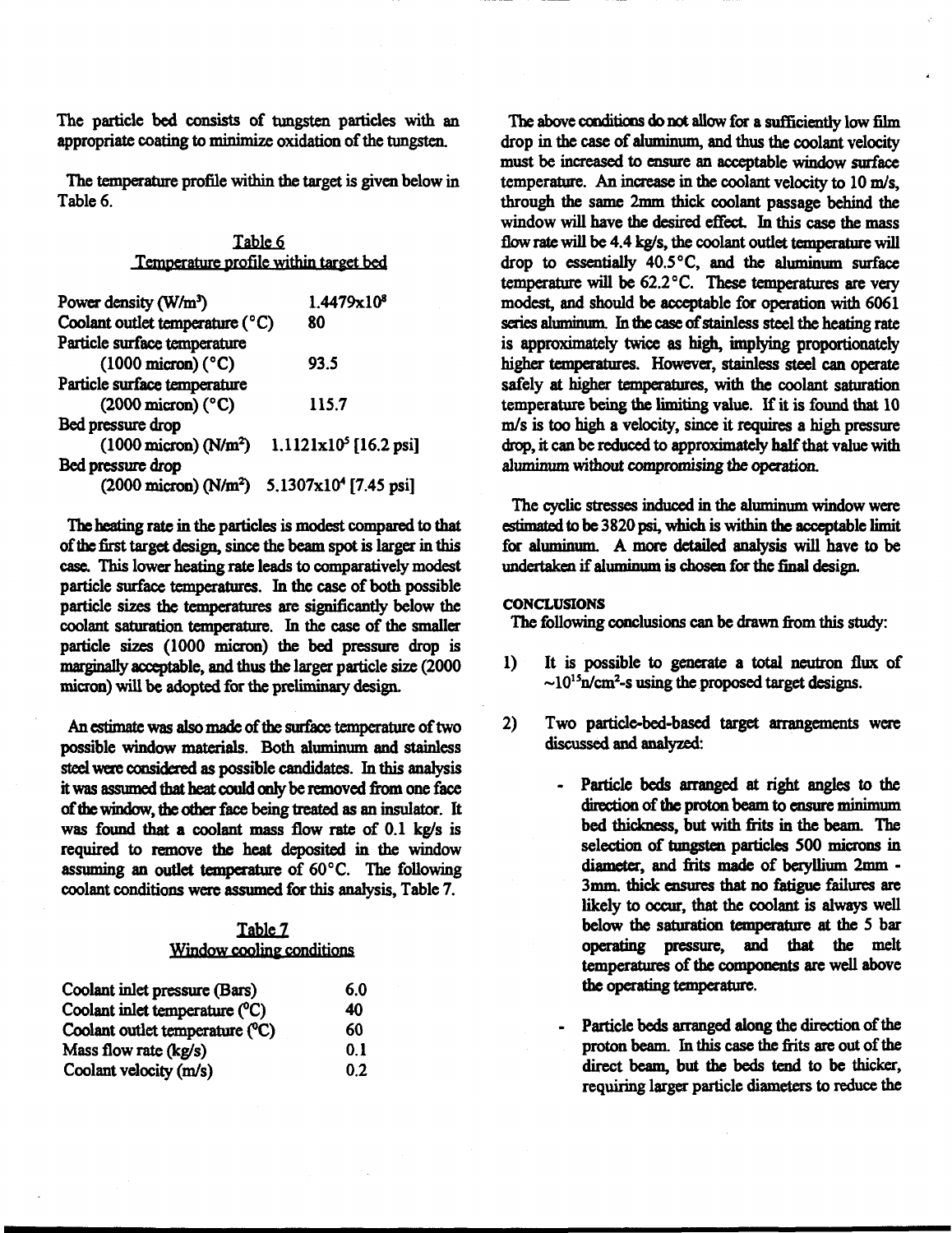**bed pressure drop. The selection of tungsten particles 2000 microns in diameter and frits made of stainless steel situated outside of the proton beam has the advantage that the particle bed absorbs most of the volumetric heating. The other advantages from the above target also apply.** 

- **3) The question of tungsten oxidation by free oxygen generated by radiation-induced coolant dissociation needs to be addressed.**
- **4) A back-up cooling system for the target to guard against under-cooling will rely on the large thermal . margin and the efficient heat transfer possible from a particle bed.**
- **5) Thermal-mechanical shock enhancement of the thermal stress needs to be evaluated for windows and internal structural components.**

#### **REFERENCES**

**R. E. PraeL "LAHET Benchmark Calculations of Differential Neutron Production Cross Sections for 113 MeV and 2S6 MeV Protons", LA-UR-89-3347, Los Alamos National Laboratory (September, 1989)** 

**R. E. PraeL "LAHET Benchmark Calculations of Neutron Yields from Stopping-Length Targets for 113 MeV and 2S6 MeV Protons", LA-UR-90-1620, Los Alamos National Laboratory (May, 1990)** 

**G. J. RusselL "APT Santa Fe Design Review", March 1-4, 1993.** 

**M. Todosow, "APT Santa Fe Design Review", March 1-4, 1993.** 

**S. Sitaraman," MCNP: Light Water Reactor Critical Benchmarks", NEDO-32028, General Electric Nuclear Energy, March, 1992.** 

**D. Whalen, et aL "MCNP: Neutron Benchmark Problems", LA-12212, Los Alamos National Laboratory, November, 1991.** 

**J. C. Wagner, et aL"MCNP: Criticality Safety Benchmark Problems", LA-12415, Los Alamos National Laboratory, October, 1992.** 

**D. Burgreen, "Thermoelastic Dynamics of Rods, Thin Shells, and Solid Spheres", Nuclear Science Engineering, 12, p. 203, (1962).** 

**H. Conrad, "On Elastic Stress Waves in Targets", European Spallation Source Report, Forschungszentrum, Julich, ESS 94-5-T (1994).** 

**H. S. CarslawandJ. C. Jaeger, "Conduction of Heat in Solids, 2nd Edition", Clarendon Press, Oxford (1986).** 

# DISCLAIMER

report was prepared as an account of work sponsored by an agency of the United States<br>triment. Neither the Haired States Government. Neither as an account of work sponsored by an agency of the United States covernment. Neither United States Government nor any agency thereof, nor any of their employees, makes any warmted States Government no process disclosed, or represents that its use would not infringe privately owned rights, product, or ence herein to any specific committat its use would not infringe privately owned rights. Refermantlecturer, or otherwise manufacturer, or otherwise does not necessarily constitute or imply its endorsement, trademark, mendation, or favoring by the United States Government or imply its endorsement, recom-<br>and opinions of authors express united employees, makes any warranty, express or implied, or assumes any legal liability or responsibility for the accuracy completes or implied, or assumes any legal liability or responsiusefulness of any information, apparatus, product, or ಕ reflect those  $\overline{5}$ state and opinions of authors expressed herein do not necessarily<br>
1.4.4.4 Philosophers expressed herein do not necessarily Government or any agency thereof. bility for the accuracy, completeness, or Jnited States  $\overline{\text{This}}$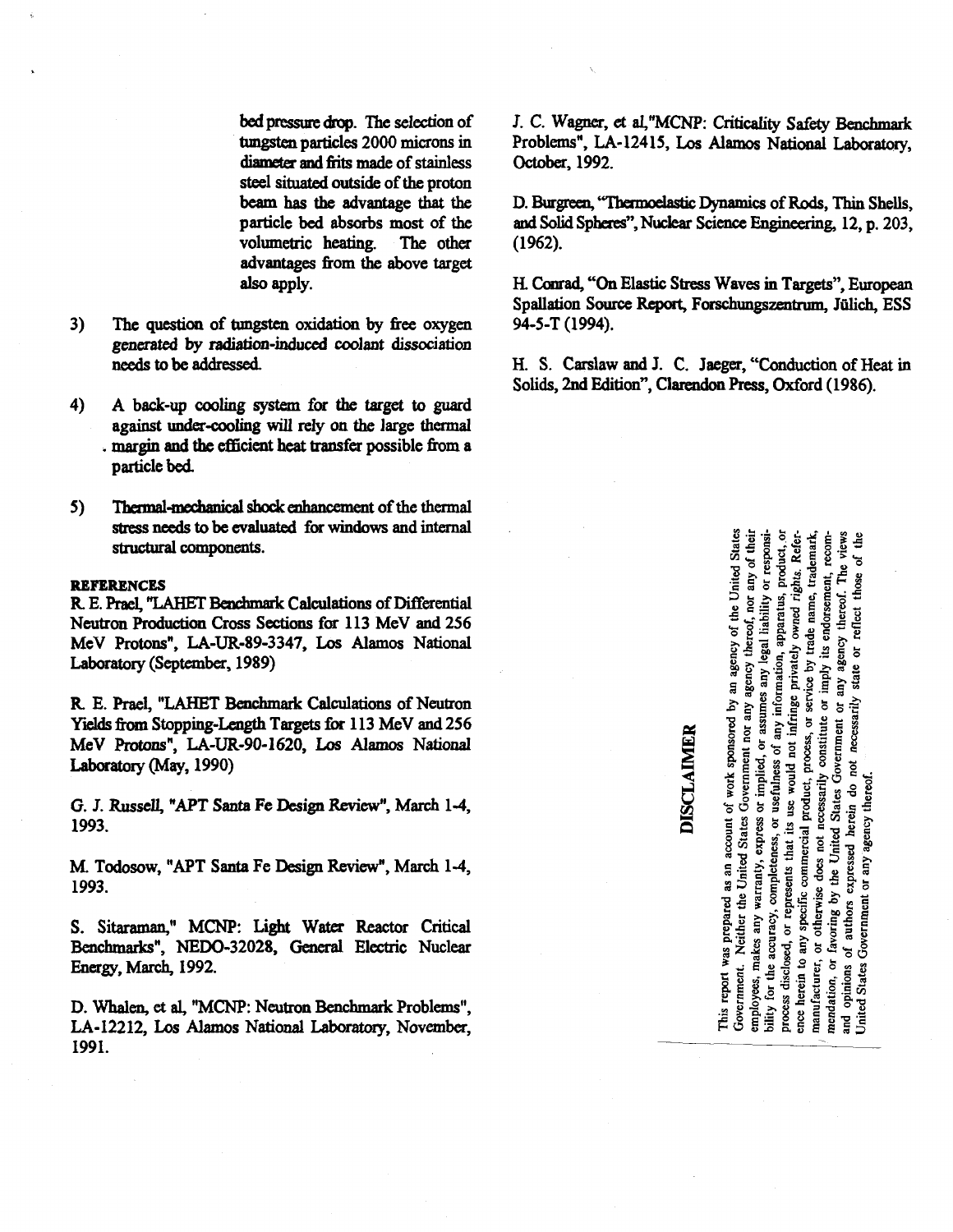

Figure 1. Schematic Representation of Heavy Metal Target Surrounded by a Reflector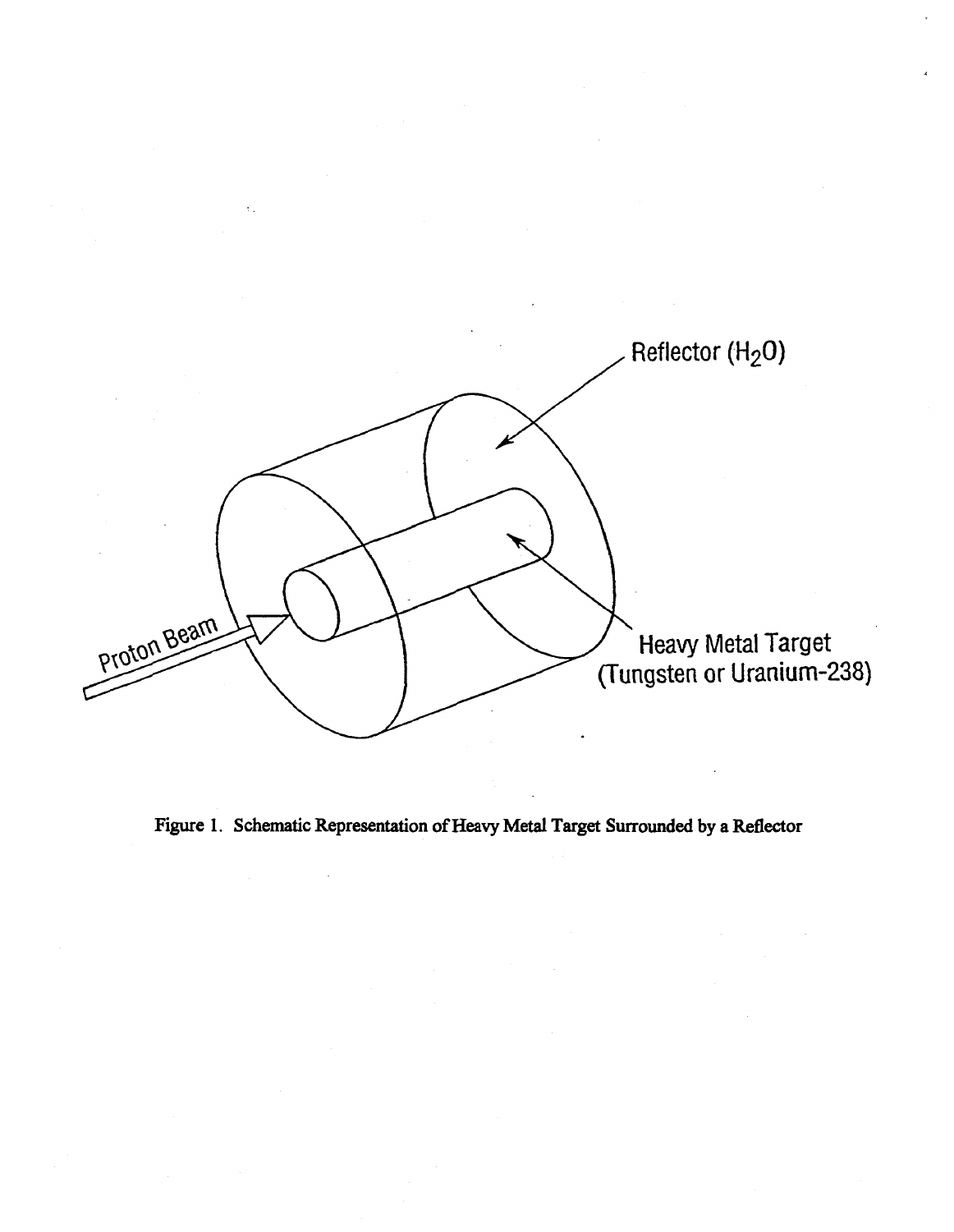

Figure 2. Schematic Illustration of Spallation Target Based on Particle Bed Technology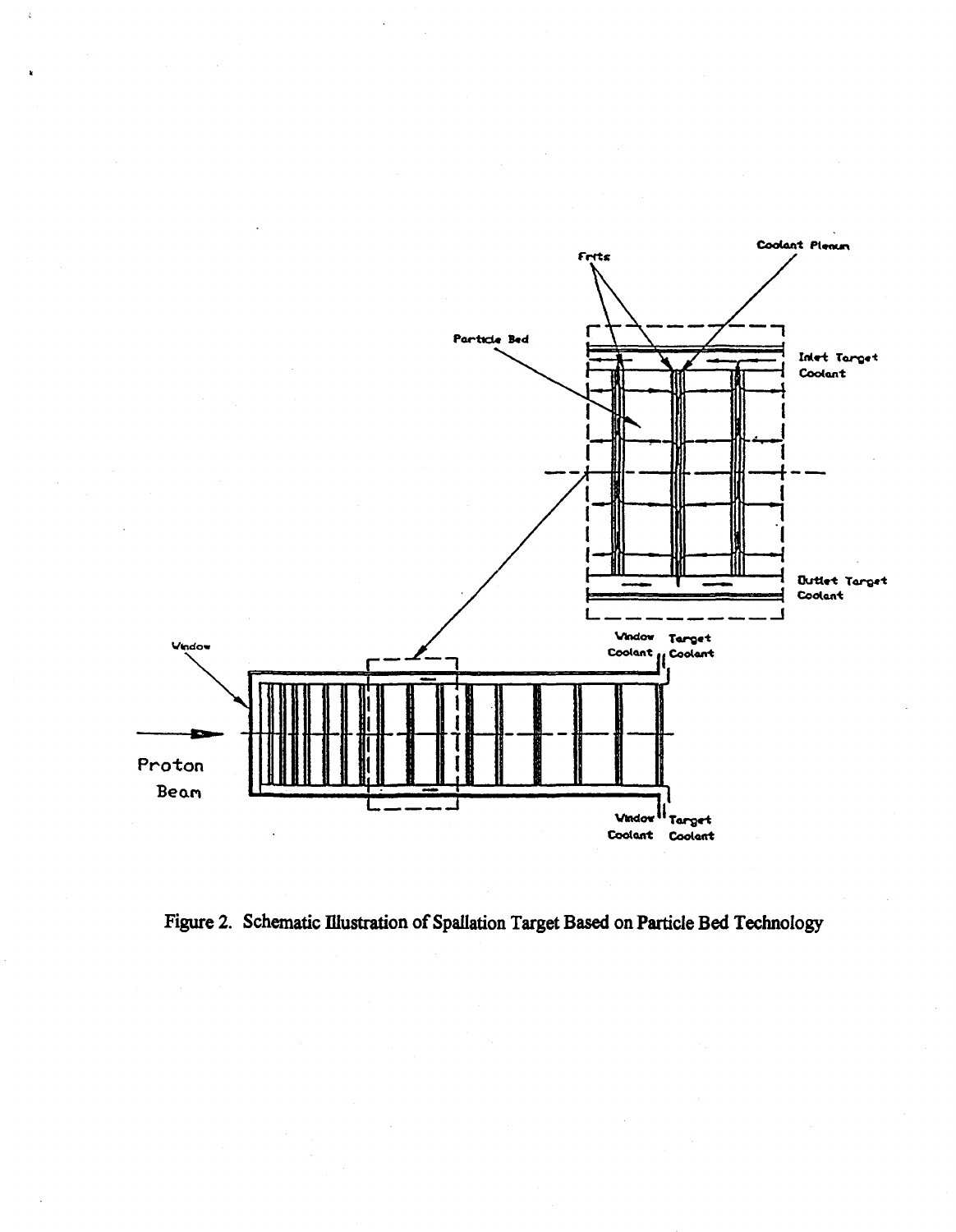



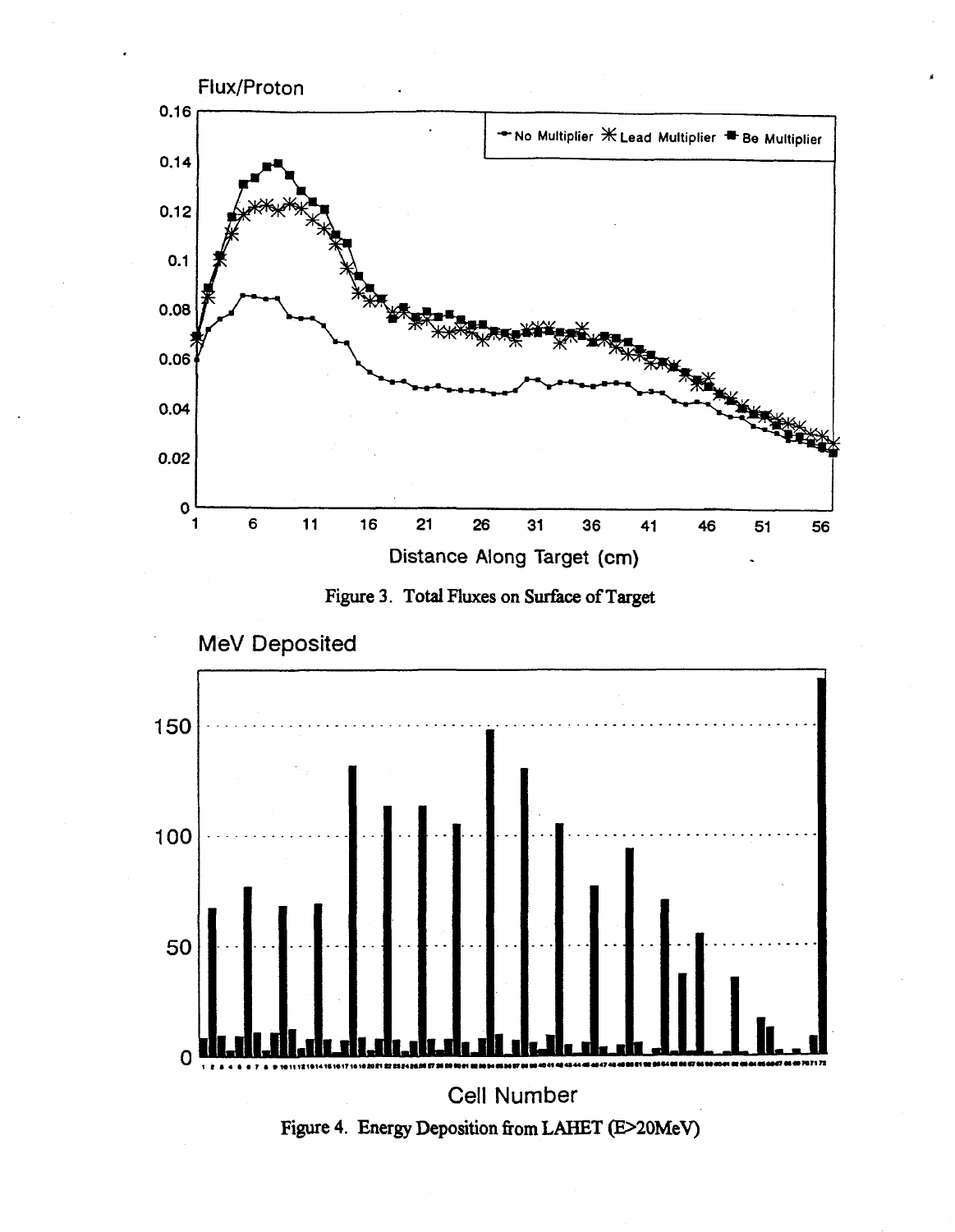

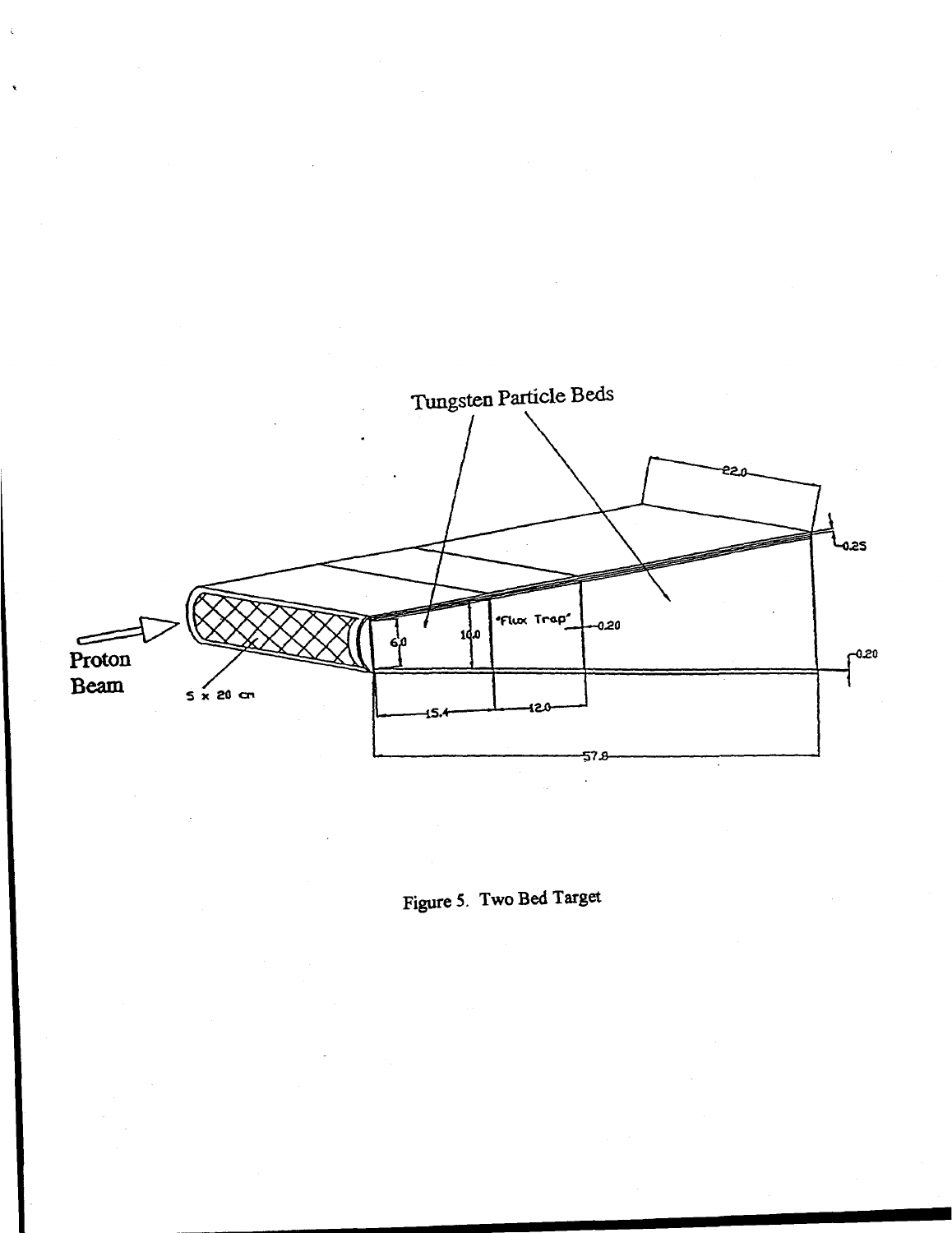

Figure 6. Spallation Target and Moderator Configuration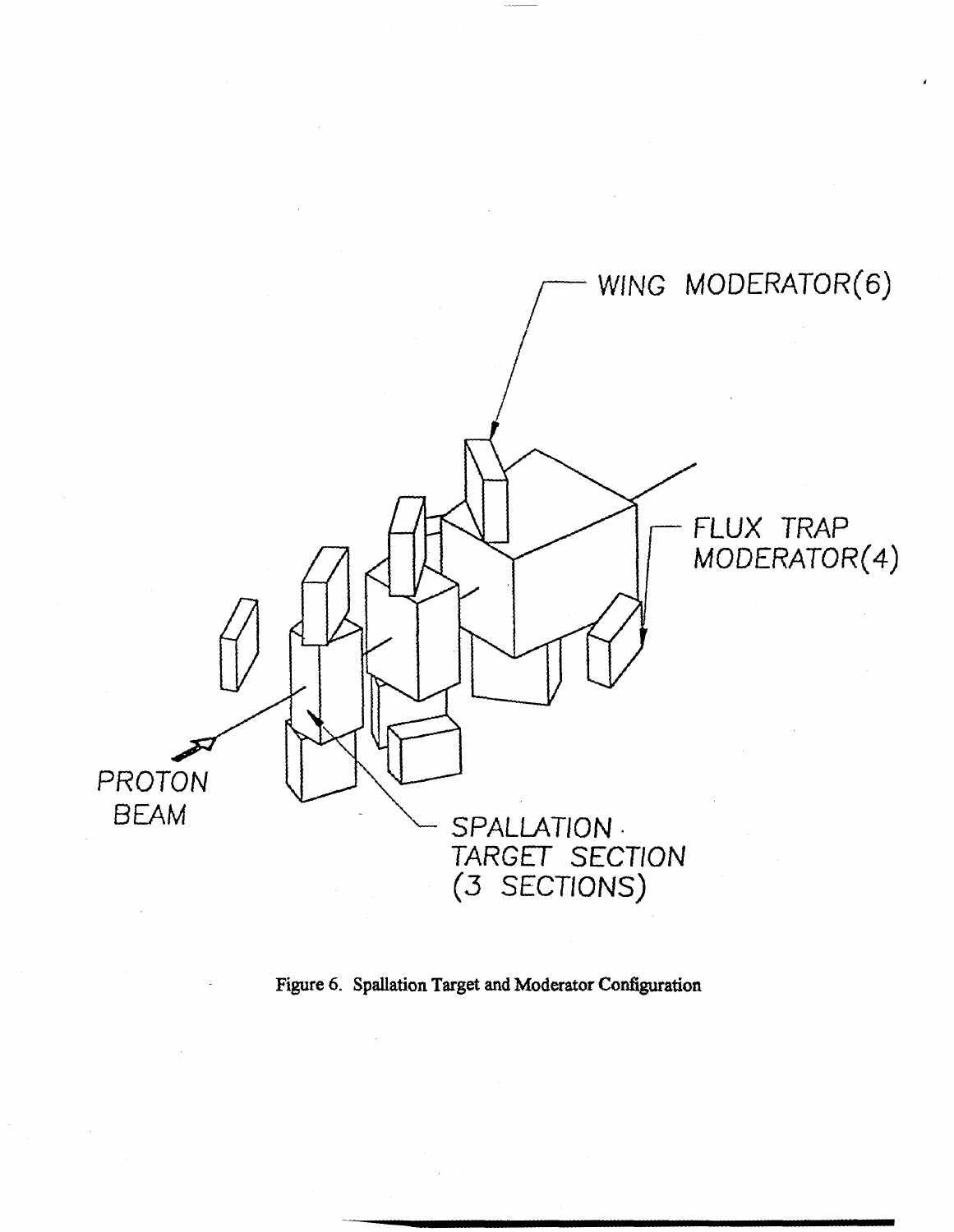*04/06/14 09:23:11 PBSTSX4: J-SBCTZtoT V TAXCET; 3.SCET: SS-OITS: OnX WO: Be WLT pnbid* **»** *04/06/94 09:11:3\$ b\*\*is: ( .000000. 1.000000. . 000000) ( .000000. .000000. 1.000000)*  **orz^zs;**  *( .00. .00. .00) mxtmt* **«** *( 70. 00. 70. 00)* 

 $\pm$ 

*too: Be WIT* 

**tail :** 

*origin;* 



Figure 7a. Flux Trap Moderators and Beam Tubes Opposite "Void Gaps"